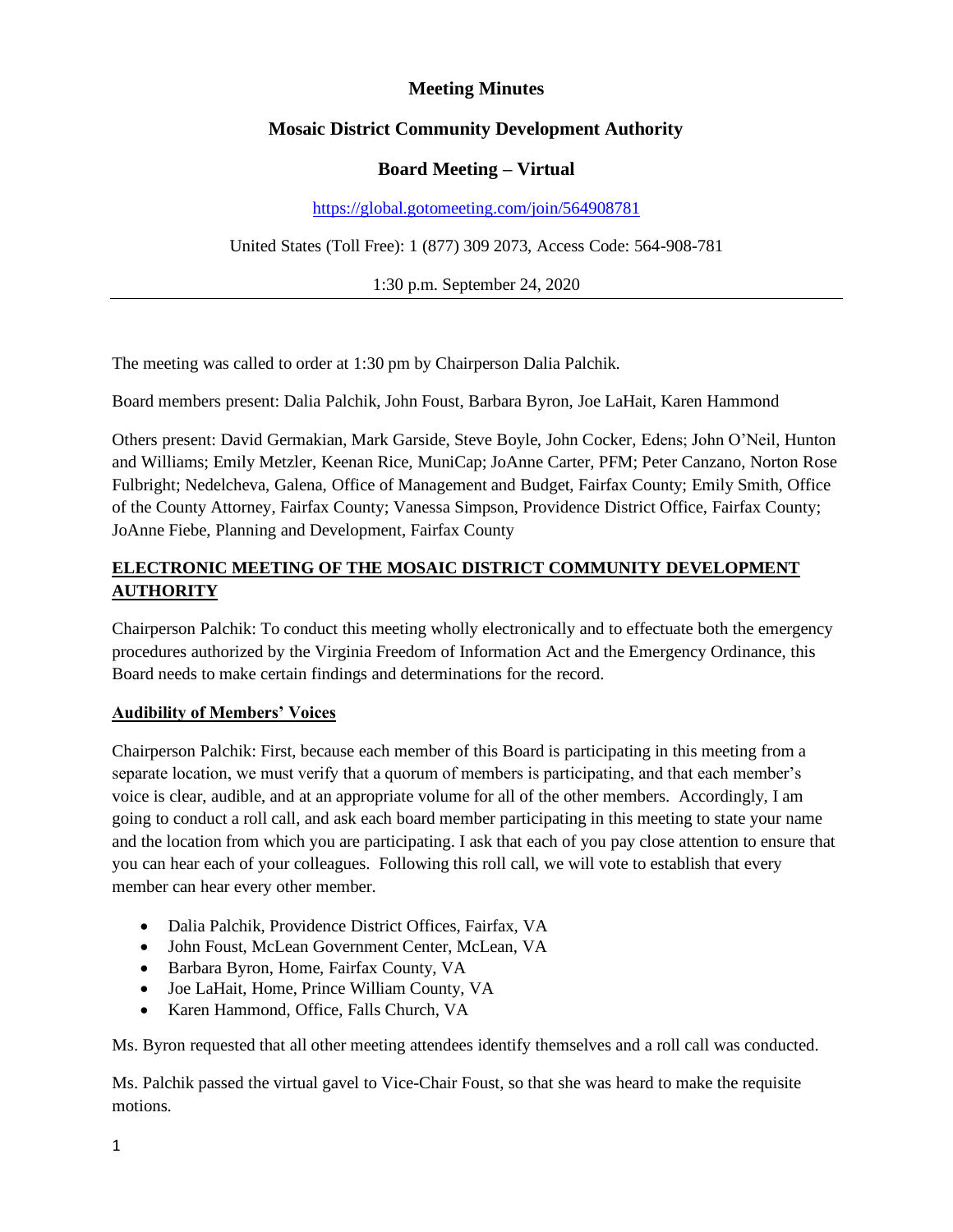Chairperson Palchik: I move that this Board certify for the record that each member's voice may be adequately heard by each other member of this Board. It is so moved. Seconded by Vice-Chair Foust. The motion passed unanimously.

### **Need for an Electronic Meeting**

Chairperson Palchik: Second, having established that each member's voice may be heard by every other member, we must next establish the nature of the emergency that compels these emergency procedures, the fact that we are meeting electronically, what type of electronic communication is being used, and how we have arranged for public access to this meeting.

Therefore, I move that the State of Emergency caused by the COVID-19 pandemic makes it unsafe for this Board to physically assemble and unsafe for the public to physically attend any such meeting, and that as such, the Virginia Freedom of Information Act's usual procedures, which require the physical assembly of this Board and the physical presence of the public in a single location, cannot be implemented safely or practically. I further move that this Board may conduct this meeting electronically using videoconferencing technology via GoTo Meeting, and that the public may access this meeting by going to https://global.gotomeeting.com/join/564908781 or by calling 1 877 309 2073, Access Code: 564- 908-781. It is so moved. Seconded by Vice-Chair Foust. Motion passed unanimously.

### **Purpose of the meeting**

Chairperson Palchik: Finally, the actions we are taking today must be within the purview of Amendment 28 to House Bill 29, as approved by the Governor on April 24, 2020, which allows public bodies to meet by electronic communication means without a quorum of the public body physically assembled at one location when the Governor has declared a state of emergency.

Therefore, I move that this Board certify that the purpose of this meeting is to discuss or transact the business statutorily required or necessary to continue the operations of the Mosaic District Community Development Authority and the discharge of it lawful purpose, duties, and responsibilities. It is so moved. Seconded by Vice-Chair Foust. Motion passed unanimously.

The virtual gavel was returned to Chairperson Palchik.

# **APPROVAL OF MINUTES**

The Board reviewed the minutes of the meeting dated March 5, 2020. Vice-Chair Foust made a motion to approve the minutes. Ms. Byron seconded the motion and the motion was approved unanimously.

### **PLAN OF FINANCE FOR BOND REFINANCING**

Joe LaHait presented the refinancing update. He explained that the purpose of the refinancing was to obtain an investment grade rating on the bonds and to save on interest. He anticipates that the rating agency will update the county on the status of the rating next week.

Mr. LaHait explained that there has been an approximate 1600% increase in value of the Mosaic District over the 2007 base value and that this increase exceeded their projections. Excess revenues have been able to go to the county's general fund; \$1.6M was returned to the county in FY 2021. Steve Boyle asked if property values consider impacts from Covid. Mr. LaHait explained that current projections are based